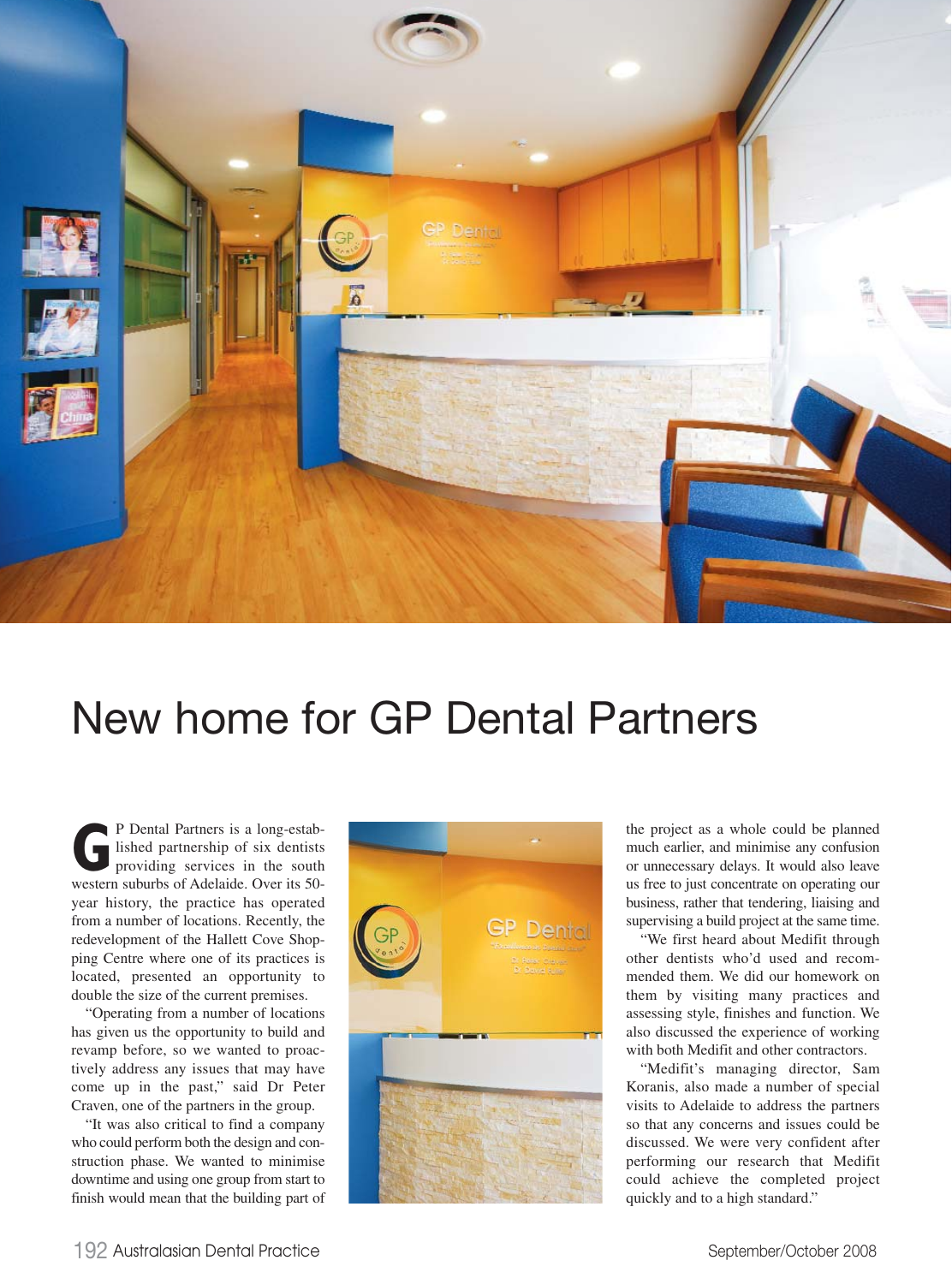



Once the decision was made, Dr Craven said that working with the Medifit design team was "lots of fun". A collaborative approach was used, incorporating design ideas from the partners and their staff with functional improvements from Medifit. This ensured that the feel of the new practice reflected the personality and philosophy of the practitioners.

The general design philosophy was to create a uniquely tasteful and modern interior that would represent the location being 'by the sea' whilst maintaining a professional service that would appeal to the local families in the small community.

The practical requirements were for four treatment rooms, a central sterilisation and lab area, refresh area, practice manager's office, reception and waiting area with drinks bench, child-friendly play area, room for an OPG in the future and a staff kitchen.

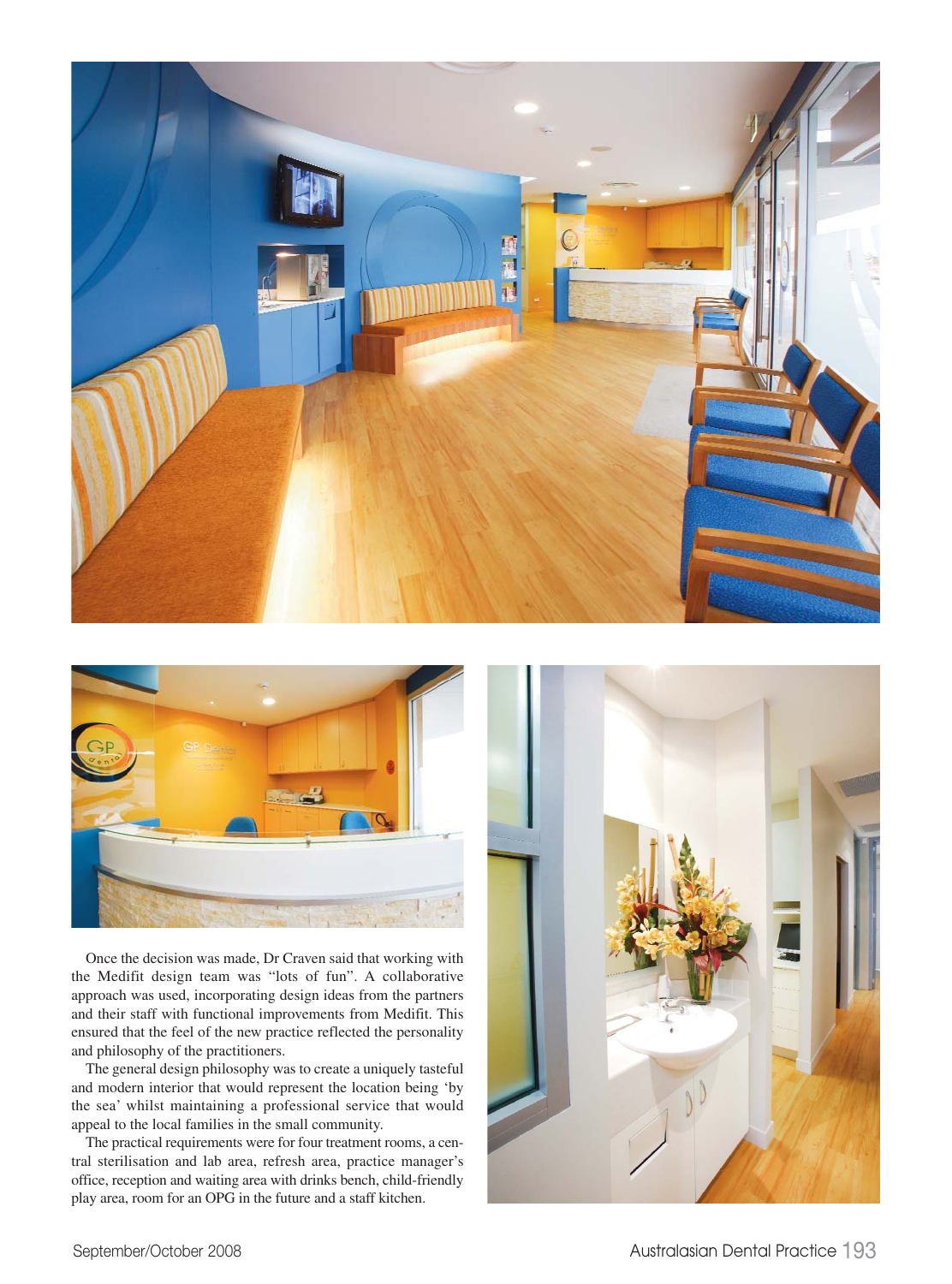





On entering through the large double glass doors, patients are greeted at the specially designed Corian and Stacked Limestone reception desk. The reception and waiting area are naturally well lit with a fully glazed shop front which aids in emphasizing the interior elements. The bright wall colours with large 3D swirls, golden wood tones and lineal textures create an engaging environment.

The colours in the materials and finishes selected are based on the existing GP Dental Partners logo whilst including a range of textures that work in to add interest. The use of lighting under the seats and in the ceiling acts to highlights these features.

A designated children's play area has been incorporated into the waiting area to allow parents to watch or share an activity with their children whilst they wait.

Beyond the Reception is the central corridor with featured horizontal windows and full height framed glass doors leading to the treatment rooms.

Staff amenities include a fully functional kitchen and the staff area is located at the rear of the practice to allow staff to feel as though they are away from the working area of the practice and this can be closed off for privacy.